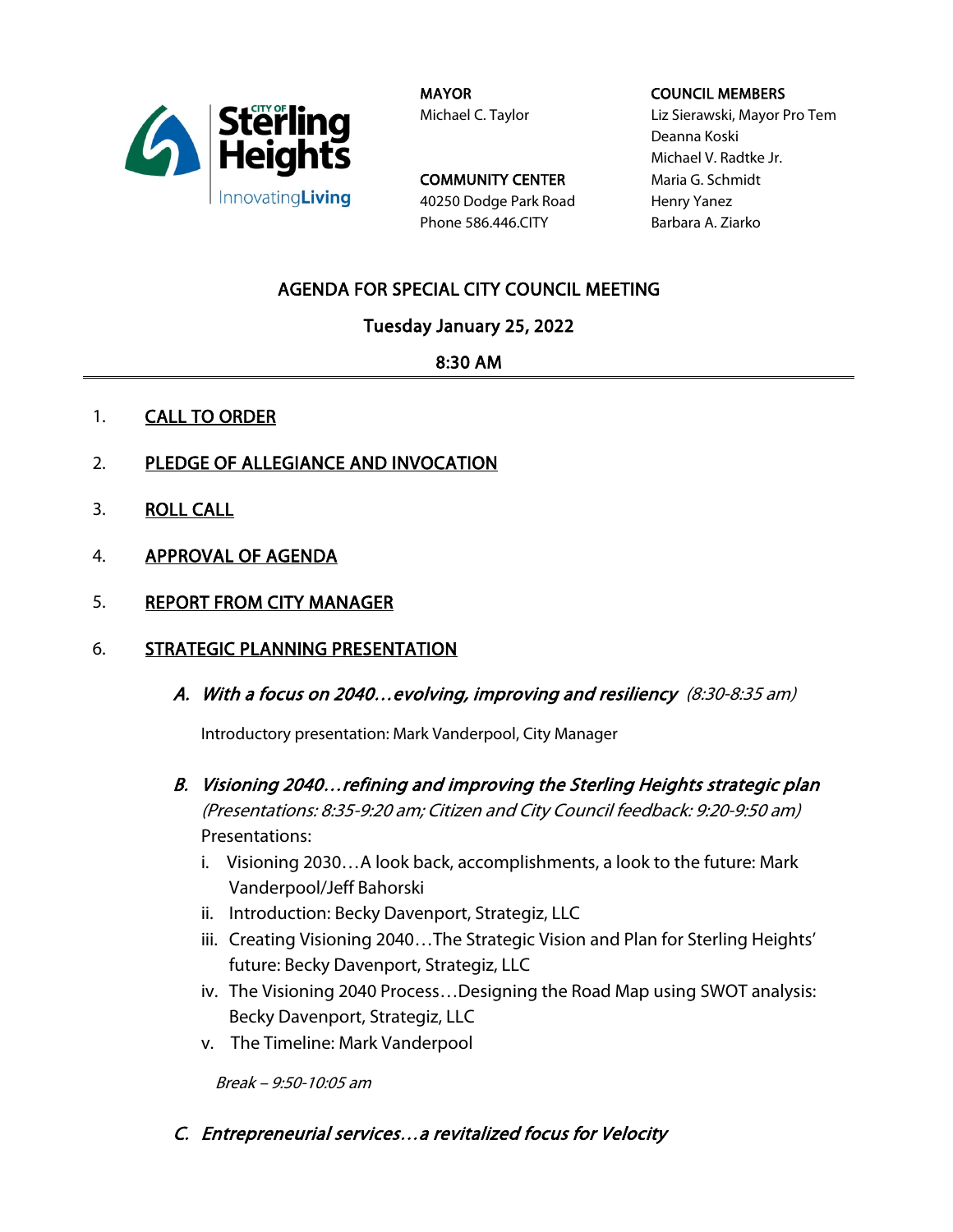(Presentation: 10:05-10:15 am; Citizen and City Council feedback: 10:15-10:45 am)

Presentation: April Boyle, Senior Advisor for Entrepreneurship and Innovation

D. Making a difference with every dollar…Budgeting the American Rescue Plan Act of 2021 allocation (Presentation 10:45-11:00 am; Citizen and City Council feedback 11:00 am-12:00 pm)

Presentation by: Jennifer Varney, Finance & Budget Director

#### Intermission for Lunch: 12:00-1:00 pm

E. Bringing innovation and improvement to the board and commission appointment process (Presentation: 1-1:15 pm; Citizen and City Council feedback: 1:15-1:45 pm)

Presentation: Meghan Ahearn and Michelle Bereza-Deming

Break – 1:45-2:00 pm

F. Annual Reports…Progress towards a better future (Presentations: 2:00-3:00 pm; Citizen and City Council feedback: 3:00-3:45 pm)

Presentation by:

- i. commUNITY Alliance, Presentation by Stacy Bahri and Ricardo Harris
- ii. African American Coalition, Presentation by Aeyanna Yett and Rhonda Powell
- iii. Youth Advisory Board, Presentation by Allison Habba and Fadie Arabo
- iv. Sustainability Commission, Presentation by Nathan Inks

# 7. MAYOR AND CITY COUNCIL GENERAL VISIONING COMMENTS (3:45-4:45 pm)

# 8. COMMUNICATIONS FROM CITIZENS

This item shall be taken up at 9:30 p.m. if the business portion of the agenda has not been concluded.

In accordance with the Sterling Heights Governing Body Rules of Procedure, under this agenda item, citizens are permitted to address the City Council on issues not on the agenda. Citizens are afforded a reasonable opportunity to be heard. Generally, no response shall be made to any communication from a citizen until all citizens have been permitted to speak.

You may be called to order by the Chair or a Council member if you:

- Attempt to engage the Council or any member in debate
- Fail to address the Council on matters germane to City business
- Use vulgarity
- Make personal attacks on persons or institutions
- Disrupt the public meeting